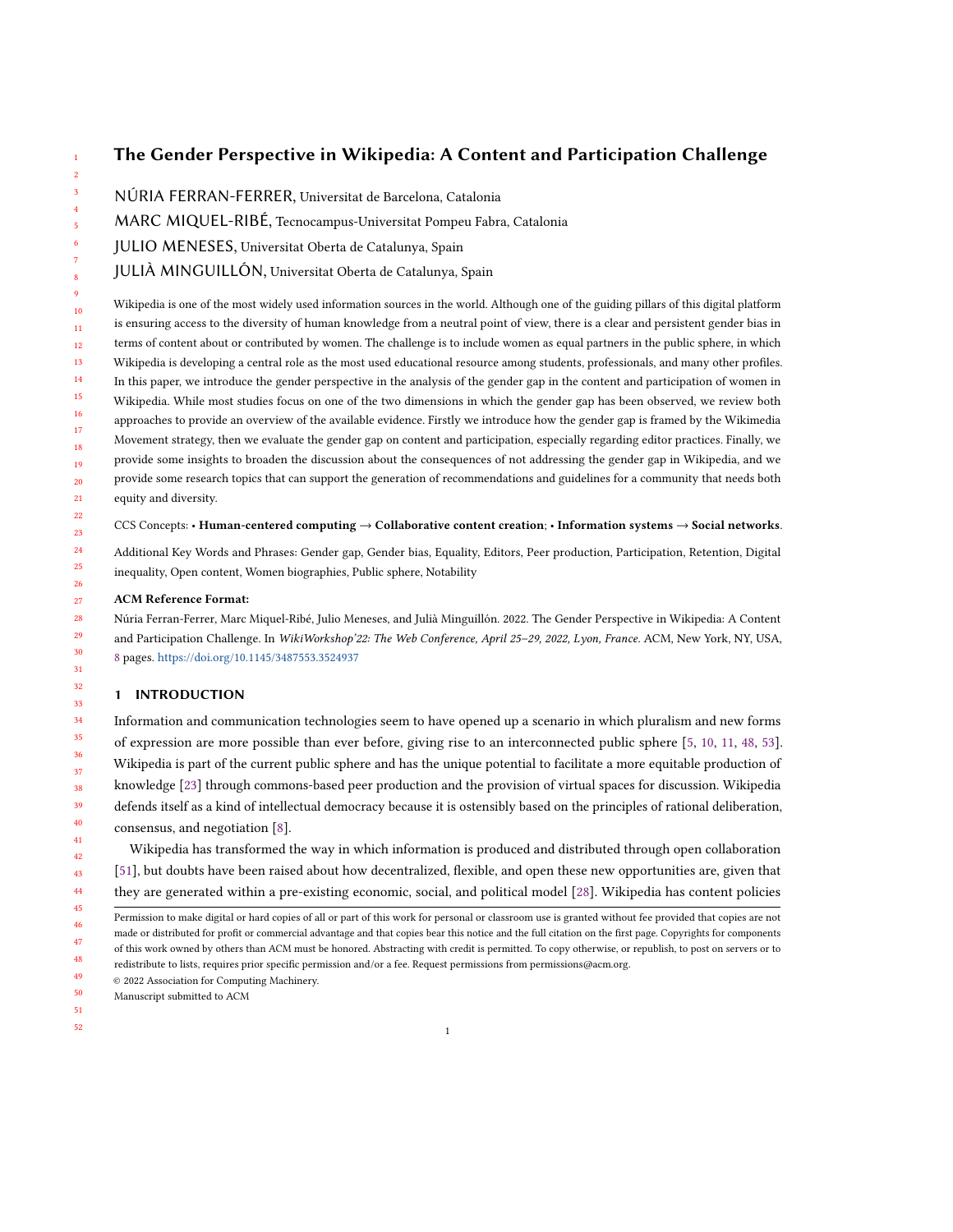53 54 55 56 such as neutral point of view, no original research, and verifiability which might pose unintended difficulties to several collectives in order to reach access to the public sphere and include their contribution to knowledge construction in the encyclopedia.

Through agreed-upon rules for debates, it is said that the community of Wikipedians can reach consensus, constituting an ideal speech community in Habermas's terms [\[21\]](#page-6-2). However, this notion of consensus on Wikipedia often results in exclusions, thereby failing to meet Wikipedia's ideal goals of being the most comprehensive encyclopedia and including a plurality of points of view [\[17\]](#page-6-3).

Moreover, it is well known that Wikipedia suffers from a strong and persistent gender bias in different ways [\[27,](#page-6-4) [37,](#page-6-5) [54\]](#page-7-4). This issue has been raised both in the community involved in the editing process (most editors are men) and in its available content (biographies of men outnumber those of women and tend to be more extensive). In this short paper, we will introduce the gaps in terms of the gender perspective, in its contents and its participation, in order to ensure that Wikipedia contents reflect the true composition of society and eliminate stereotypes as recommended by UNESCO in its Gender-Sensitive Indications for Media [\[20\]](#page-6-6). In this regard, it must be noted that the only element that appears to be fairly gender equally distributed is the readership of Wikipedia [\[25\]](#page-6-7).

The organization of this paper is as follows. In section 2, we will explain how the gender gap is framed by the Wikimedia Movement strategy conversations over the years. In section 3, we will deepen into what we call the Gender perspective, which is the gender gap both in terms of content and participation, paying special attention to editor editing practices and the first stages of the editor's life cycle measured by the metric retention. In section 4, we will conclude with some reflections on the negative consequences of such a gap and the urgency to address it. The aim of this paper is to introduce scholars to an unsolved long-term problem that affects the most consumed knowledge repository and encourage research on both its causes and the ways in which they could be addressed.

78 79

80 81

#### 2 THE GENDER GAP IN THE WIKIMEDIA MOVEMENT AND THE STRATEGY CONVERSATIONS

82 83 84 85 86 Gender inequality, both in Wikipedia's communities and their available contents, has been recognized by the Wikimedia Foundation, which has been working to address it. In 2011, Sue Gardner, former executive director of the Wikimedia Foundation, suggested some reasons that may prevent women from editing Wikipedia, such as difficulties with the interface, lack of time, lack of self-confidence, encountering a misogynistic atmosphere, and the absence of a culture of social interaction [\[16\]](#page-6-8).

Currently, the Wikimedia Movement, which includes the Wikimedia Foundation and all the language and territorybased affiliates, has agreed on a new strategic direction towards the 2030 horizon. This agreement sets the goal of delivering knowledge as a service ("become a platform that serves open knowledge to the world across interfaces and communities") and knowledge equity ("focus our efforts on the knowledge and communities that have been left out by structures of power and privilege [...]. We will break down the social, political, and technical barriers preventing people from accessing and contributing to free knowledge"). Accordingly, the strategic direction has collaboratively set the principles<sup>[1](#page-1-0)</sup> of inclusivity and people-centeredness (i.e., addressing people's needs) as the core of its recommendations, and has established the goal to eliminate the gender gap and focus on the inclusion of underrepresented groups by  $2030^2$  $2030^2$ .

- 99 100
- 101 102

<span id="page-1-1"></span><span id="page-1-0"></span><sup>&</sup>lt;sup>1</sup>[https://meta.wikimedia.org/wiki/Strategy/Wikimedia\\_movement/2018-20/Recommendations/Movement\\_Strategy\\_Principles](https://meta.wikimedia.org/wiki/Strategy/Wikimedia_movement/2018-20/Recommendations/Movement_Strategy_Principles) <sup>2</sup>[https://meta.wikimedia.org/wiki/Strategy/Wikimedia\\_movement/2018-20/Recommendations/Introduction](https://meta.wikimedia.org/wiki/Strategy/Wikimedia_movement/2018-20/Recommendations/Introduction)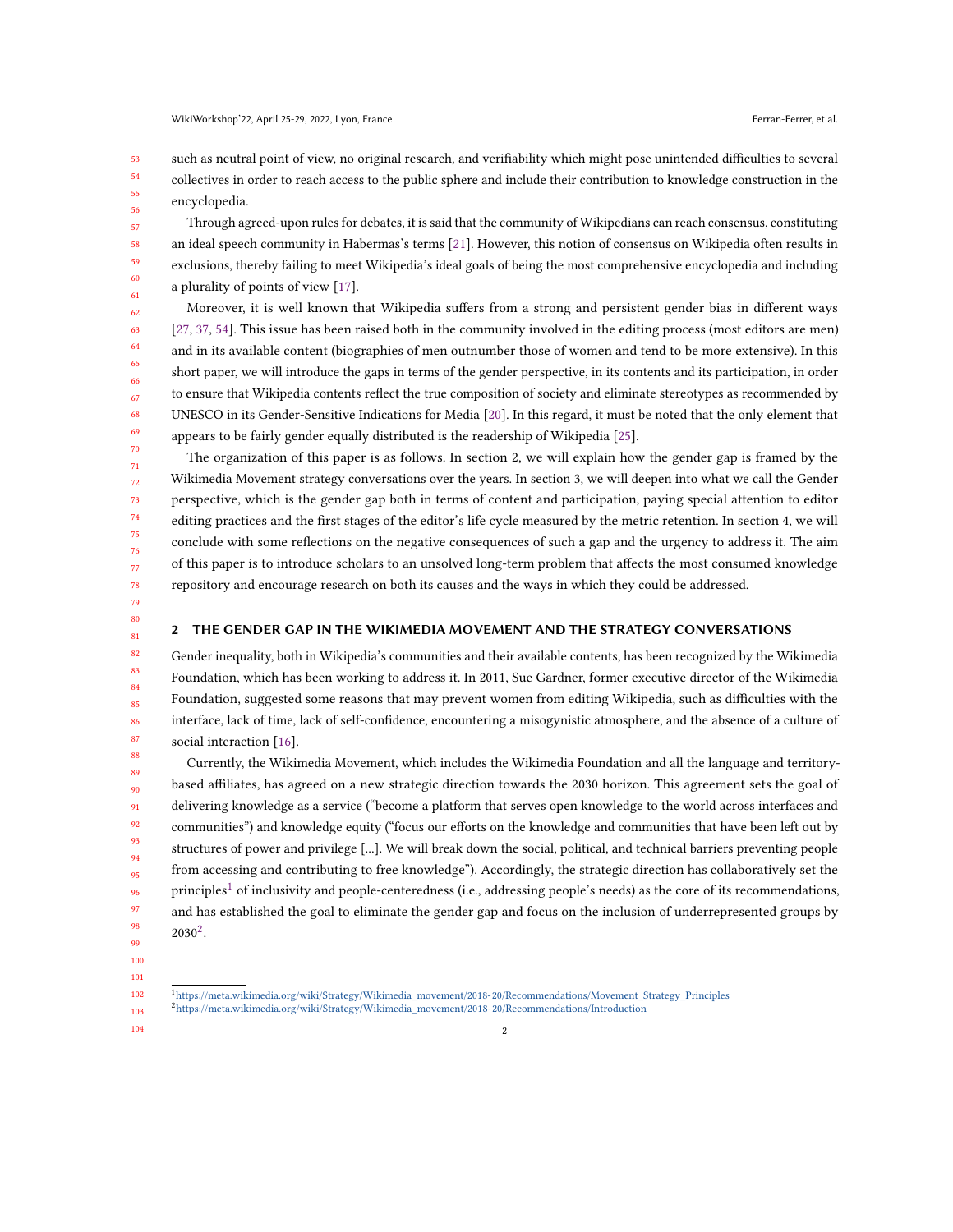#### 105 3 THE GENDER PERSPECTIVE IN WIKIPEDIA

Several authors have analyzed the gender gap in Wikipedia, both in terms of content and participation. The gaps in both levels suggest that there is still a lack of gender perspective in Wikipedia. In the next two sections, we will review and describe its aspects.

### 3.1 The gender gap in content

156

113 114 115 116 117 118 119 120 121 122 123 Regarding the research conducted on the gender gap in content, less than 20% of biographies are from women in the Spanish Wikipedia [\[15\]](#page-6-9). One of the handicaps faced to develop new content in the Wikipedia is that an entry must be notable, that is to say, it must comply with the notability requirements: articles should be based on third party, non-affiliated sources, with some degree of editorial overview, as a guarantee of neutrality and quality. In this sense, Wikipedia's vision of knowledge conflates cultural significance with visibility in secondary media sources [\[17\]](#page-6-3). This is especially relevant to women, who do not easily attract mainstream media interest and therefore are less frequently covered. Only 24% of news sources are related to women; that is to say, most of the people seen, heard, or read about in the media are men. Additionally, the news topics in which women are the most visible gather the least coverage [\[36\]](#page-6-10). The case of Spain is even worse, only 7.3% of women are represented as main characters in media [\[38\]](#page-6-11).

124 125 126 127 128 129 130 131 132 133 134 135 Men and women also focus on different content areas in Wikipedia, thus reinforcing content imbalance between 'male' and 'female' topics [\[32\]](#page-6-12). The Wikipedia Gender Inequality Index measures the gender gap in the content of Wikipedia, following the analysis in time and languages [\[31\]](#page-6-13) of the available biographies in different languages, and provides a quantitative evaluation of the gap. Other initiatives such as the Wikiproject 'Countering Systematic Bias' [\[56\]](#page-7-5) aim at broader goals, including gender bias. There are specific studies about the content gender gap, such as the analysis of the number of female porn actresses' biographies vs. the number of female poets' biographies [\[30\]](#page-6-14), attributing the differences to editors' interests and showing how the lack of female perspective is present in the "sum of all knowledge", the Wikipedia's prime objective. Other analyses compare the born-digital encyclopedia with other traditional encyclopedias such as the Britannica [\[45\]](#page-6-15), and previous studies aim at the Britannica bias as well [\[18\]](#page-6-16).

Recently, a theoretical study, from the cyberfeminism approach, has analyzed the empirical studies on content gap in order to provide a framework for understanding this complex phenomenon which produces an asymmetric collective perception of knowledge. This research mentions at least ten types of biases in Wikipedia content: related to length of writing, centrality in the hyperlink network, lexicon used, number of sources, quantity and quality of images, multilingual notability, topics mentioned, classification of articles, among others [\[7\]](#page-5-4).

#### 3.2 The gender gap in participation

145 146 147 148 149 150 151 152 153 154 155 Regarding the gender gap in participation or community composition, Glott et al. [\[19\]](#page-6-17) analyzed a survey to characterize Wikipedia's contributors and found that only 12.64% were women. Lam et al. [\[32\]](#page-6-12) tried to determine the nature of this gender imbalance. Analyzing users' profiles, they found that female editors only comprised 16.1% of the profiles and only accounted for 9.0% of edits. In a previous study based on a massive content codification, we showed that female editors represent a small minority of the editors involved, accounting for just 11.3% of all the editors of the Spanish Wikipedia [\[39,](#page-6-18) [40\]](#page-6-19). This evidence is similar to that of the English Wikipedia. Although till now the data has been obtained by survey methods, it has been reported that the percentage of female editors is between 10% and 15% or even lower in the English Wikipedia [\[1,](#page-5-5) [32\]](#page-6-12). Nevertheless, in our previous quantitative research, we found that for those editors with a large number of edits over time, such differences were not statistically significant, or even reversed,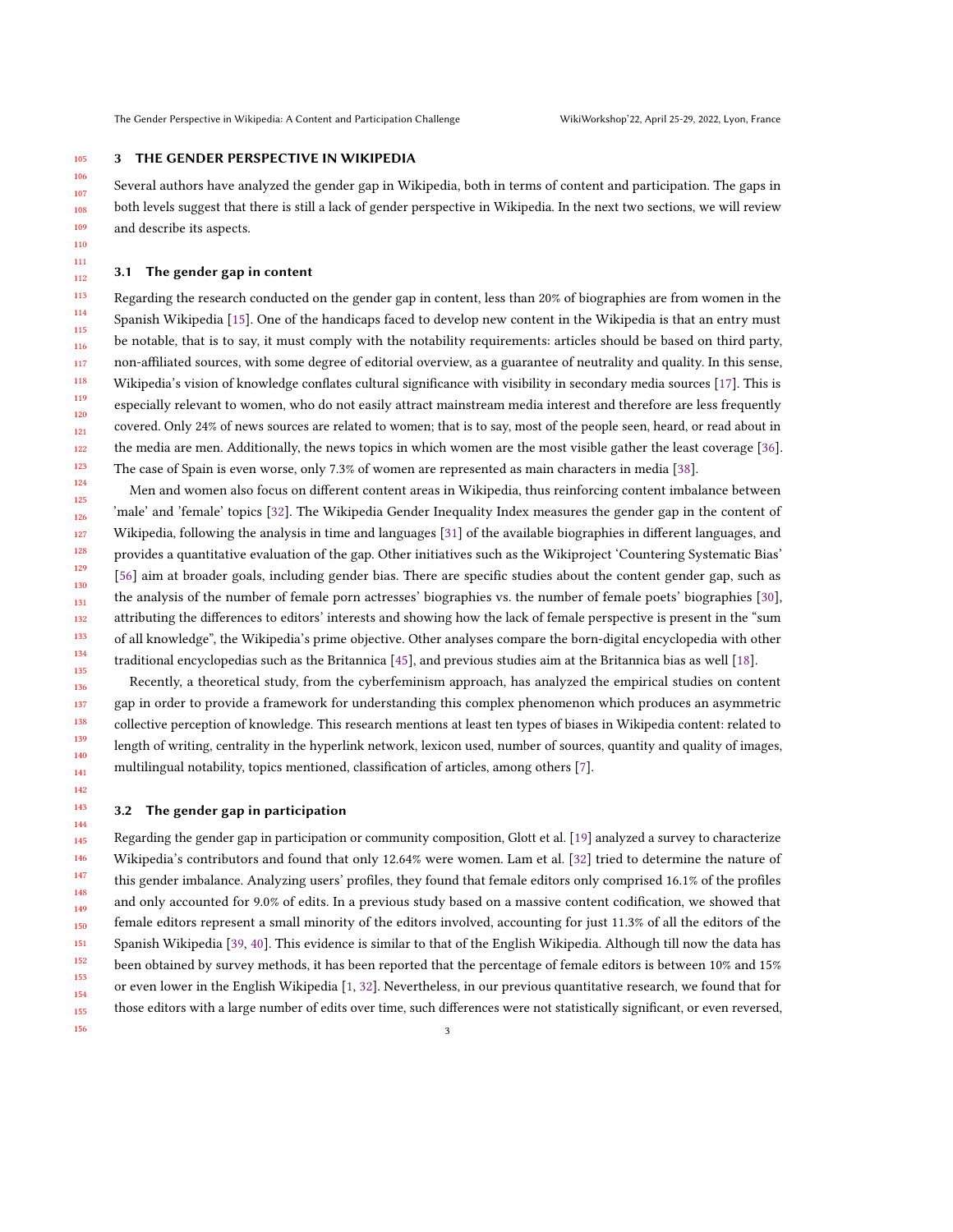157 158 with females outperforming male editors [\[40\]](#page-6-19). According to this evidence, engaging, participating, and persisting in Wikipedia appears to be a much more complex process for most female editors than for men.

159 160 161

208

3.2.1 The gender gap in editing practices. When researching the gender gap in Wikipedia, different editing practices have been observed among men and women. Women are more exposed to conflicts such as reversion and blocking than men, pushing them towards dropping out. In 2017, Ford and Wajcman [\[14\]](#page-6-20) described the gender gap as the result of a knowledge institution governed by power issues. Since power is male-dominated, those who do not fit in with what Wikipedia recognizes as knowledge are excluded.

167 168 169 170 171 172 173 174 175 176 177 178 179 180 181 Access to the public sphere is not equally available to everyone. According to Juliano [\[29\]](#page-6-21), whoever is in the power position in hierarchical societies such as ours determines what constitutes legitimate discourse and what does not, as well as who has the right to express their point of view or must remain silent. Therefore, to understand the production of content, we need to better understand the culture behind it and, particularly, how exclusion practices are performed [\[14\]](#page-6-20). Juliano reminds us that women have represented the group that has been most systematically denied the right to talk in the public sphere throughout history. Missing individuals and collectives in the public sphere subtract plurality from the human condition. As Arendt [\[2\]](#page-5-6) stated, if someone is prevented from accessing the public space, they are not only deprived of seeing and hearing others, but also of seeing and hearing themselves. For Arendt, the public sphere is the place where plurality concurs and has the double meaning of equality and distinction. The public arena is where individuals are differentiated by each other, and reality is produced from the intertwining of perspectives of all those who fit in the arena occupying different positions. Thus, a common is created where identities are distinguished and recognized.

182 183 184 185 186 187 188 189 190 Habermas defined the public sphere as the realm of our social life, in which public opinion can be formed. Therefore, the public sphere must permit the circulation of information to enable communicative interaction among individuals, to form a public consensus, and to facilitate decision-making. For Habermas, the success of the public sphere was founded on rational-critical discourse. In the public sphere, everyone is an equal participant, and the power of argument is the supreme communication skill [\[22\]](#page-6-22). Obviously, liberal values were placed upon patriarchal substrates, the subordination of women, who were kept in the private sphere to tend merely to domestic matters. Therefore, achieving the equality needed in the public sphere requires the epistemological and philosophical foundations of liberalism to be broken [\[43\]](#page-6-23).

191 192 193 194 195 196 197 198 The Habermasian conception of the public sphere also understands deliberative processes as opportunities for consensus, although agonistic pluralism criticizes this idea, as consensus can only be built at the expense of the dissenters' voices. Mouffe [\[42\]](#page-6-24) believes that society is irreducibly plural, therefore the idea that all identities may deliberate based on shared communicative rationality is implausible. Also, the idea that an unadulterated and unbiased ideal speech situation should serve as a model is unrealistic. Mouffe's main critique is that Habermas understands a rational consensus specifically in liberal terms, and this excludes individuals and collective identities who do not fully identify with these values.

In Wikipedia, the power relations, its ideology, and its culture are produced by infrastructures [\[14\]](#page-6-20). The rationales of the origin of Wikipedia are found in the modern encyclopedic tradition and the free software movement. Wikipedia is built on an installed base [\[49\]](#page-7-6) and represents knowledge and how this knowledge is produced [\[57\]](#page-7-7). The encyclopedic tradition produces a specific kind of knowledge and has its roots in colonialism according to predefined norms and logics for the scientific knowledge [\[55\]](#page-7-8). Contrary to an ideal design, this knowledge is not open to everybody.

205 206 207 Furthermore, low female participation rates in Science, Technology, Engineering, and Maths (STEM) are part of the academic tradition [\[9\]](#page-5-7). Some critics blame this problem on women's attitudes, rather than pointing to the lack of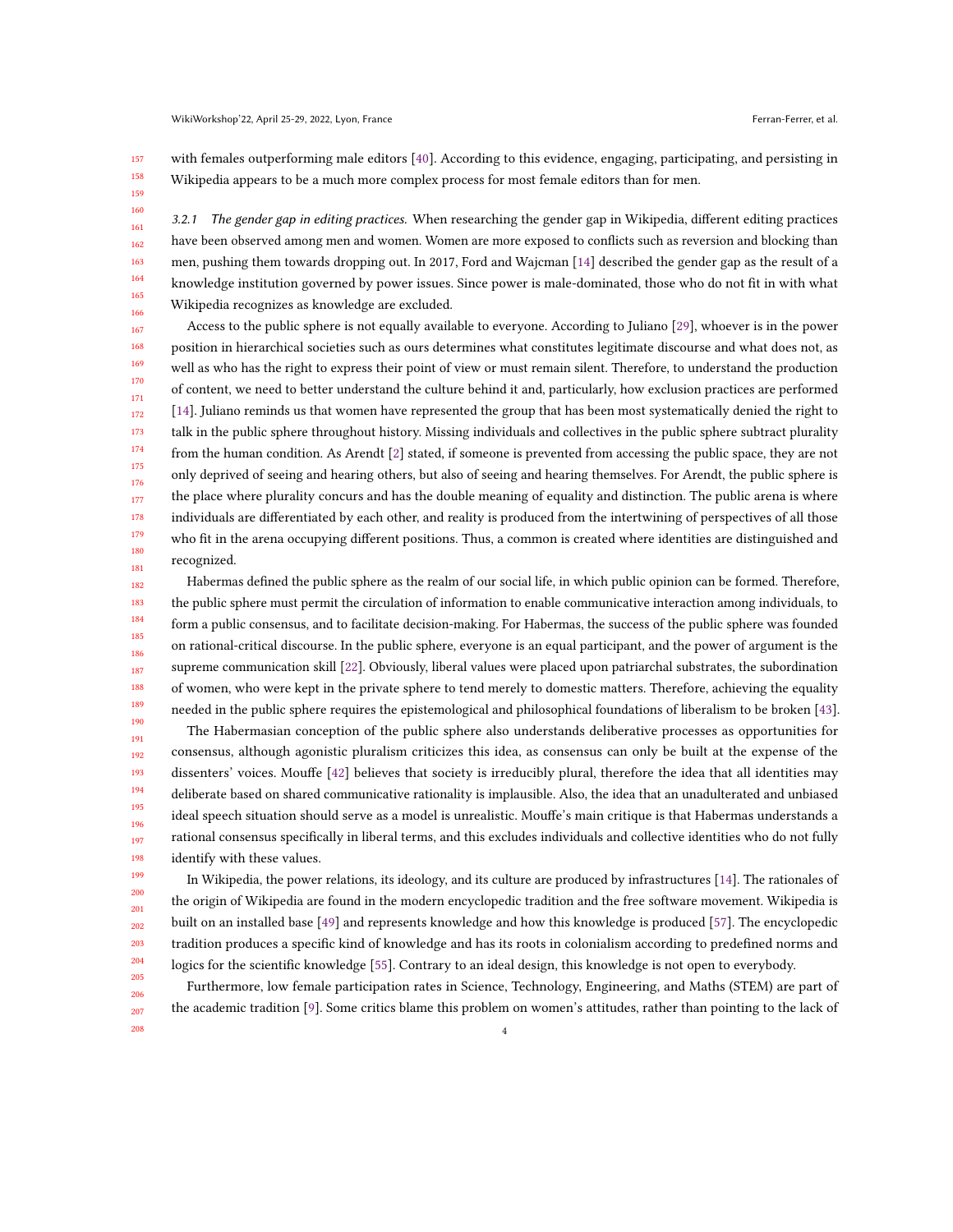209 210 211 212 213 welcoming spaces and methods in STEM disciplines and institutions. Works questioning whether technical knowledge and expertise are masculine skills [\[3,](#page-5-8) [6,](#page-5-9) [35,](#page-6-25) [46,](#page-7-9) [55\]](#page-7-8) reveal the exclusion of women in the academic and encyclopedic tradition. These issues in science and technology extend to computer science and the free software tradition in which Wikipedia is rooted.

214 On the one hand, according to Ford and Wajcman [\[14\]](#page-6-20), Wikipedia is extending the epistemologies of previously male-dominated technoscientific projects such as D'Alembert and Diderot's encyclopedia, which contained articles and drawings explaining the world, culture, and society, among others, and were written by philosophers and academics. The gender gap is not just related to Wikipedia, there are also examples of how women's writings were invisible, hidden or underrated throughout history [\[47\]](#page-7-10).

220 221 222 223 224 225 226 On the other hand, Wikipedia is based on hacker culture [\[34\]](#page-6-26), follows the hacker ethics [\[26\]](#page-6-27), and it is based on an open culture of collaboration. At the same time, it has been built within a culture of white men, online geeks and programmers [\[45\]](#page-6-15) where the masculine identity has its roots in computational culture [\[52\]](#page-7-11). The research on this topic suggests that the lack of participation of women is due to their lack of skills, confidence, and fear of criticism and conflict [\[24\]](#page-6-28), but Ford and Wajcman's point of view identified a culture that denies the space for women's participation. As Aaron Swartz, a well-known hacker, wrote: 'a website is not based only on the technology but on its community' [\[50\]](#page-7-12).

229 230 231 232 233 234 235 236 237 238 239 240 241 242 243 244 Bryce Peake suggests that the change needed is not the incorporation of women, but "the creation of a space of multiple points of view" [\[44\]](#page-6-29). Achieving this change would first require a major cultural shift among Wikipedians. Although the ideal solution could be to expand the public sphere by including women, this strategy is not receiving support from feminist authors such as Landes and Young, who agree that the public sphere already has a gender bias. For them, the exclusion of women from the public sphere is no accident, they think that universality is homogeneous to appeal to impartiality and is therefore a way of silencing differences and plurality [\[33,](#page-6-30) [58\]](#page-7-13). In this sense, Benhabib [\[4\]](#page-5-10) asserts that it is only possible to include women in the public sphere if they enter with full rights in the universal dialogue, and their specificity as women is recognized. In contrast to Habermasian's universal communication community, Benhabib argues for the need for a community that shows solidarity, taking into consideration the needs for both equality and differentiation. This means that the public sphere needs to be feminized. However, the point of view of feminist criticism, women do not identify with the cultural patterns that respond to the male experience of the world, they do not feel comfortable with the requirements of public time and space, which demand exclusive dedication, meaning that others will have to take care of domestic demands [\[12\]](#page-5-11).

246 247 248 249 250 251 252 253 254 255 3.2.2 The gender gap in retention. Several studies have shown that women seem to stop editing Wikipedia sooner than men [\[32,](#page-6-12) [40\]](#page-6-19). In the case of newcomers, the mechanisms used to attract potential editors are not enough to retain them, especially in the case of women. Some authors have pointed out that creating a safe and warm environment is a key factor to attract and retain new editors [\[13,](#page-6-31) [41\]](#page-6-32). Participation in WikiProjects $^3$  $^3$  or edit-a-thons $^4$  $^4$  are two examples of these spaces. Also being a Wikipedian in a smaller Wikipedia helps, as are said to provide a quiet and safer environment for participation [\[13\]](#page-6-31). Research in such spaces can be useful to better detect and understand possible signs of attrition among newcomers. This research could provide some basic recommendations and guidance to both editors and communities, fostering such spaces and smaller communities.

256 257 258

245

<span id="page-4-1"></span><span id="page-4-0"></span> $^3$ <https://en.wikipedia.org/wiki/Wikipedia:WikiProject>

<sup>4</sup><https://en.wikipedia.org/wiki/Edit-a-thon>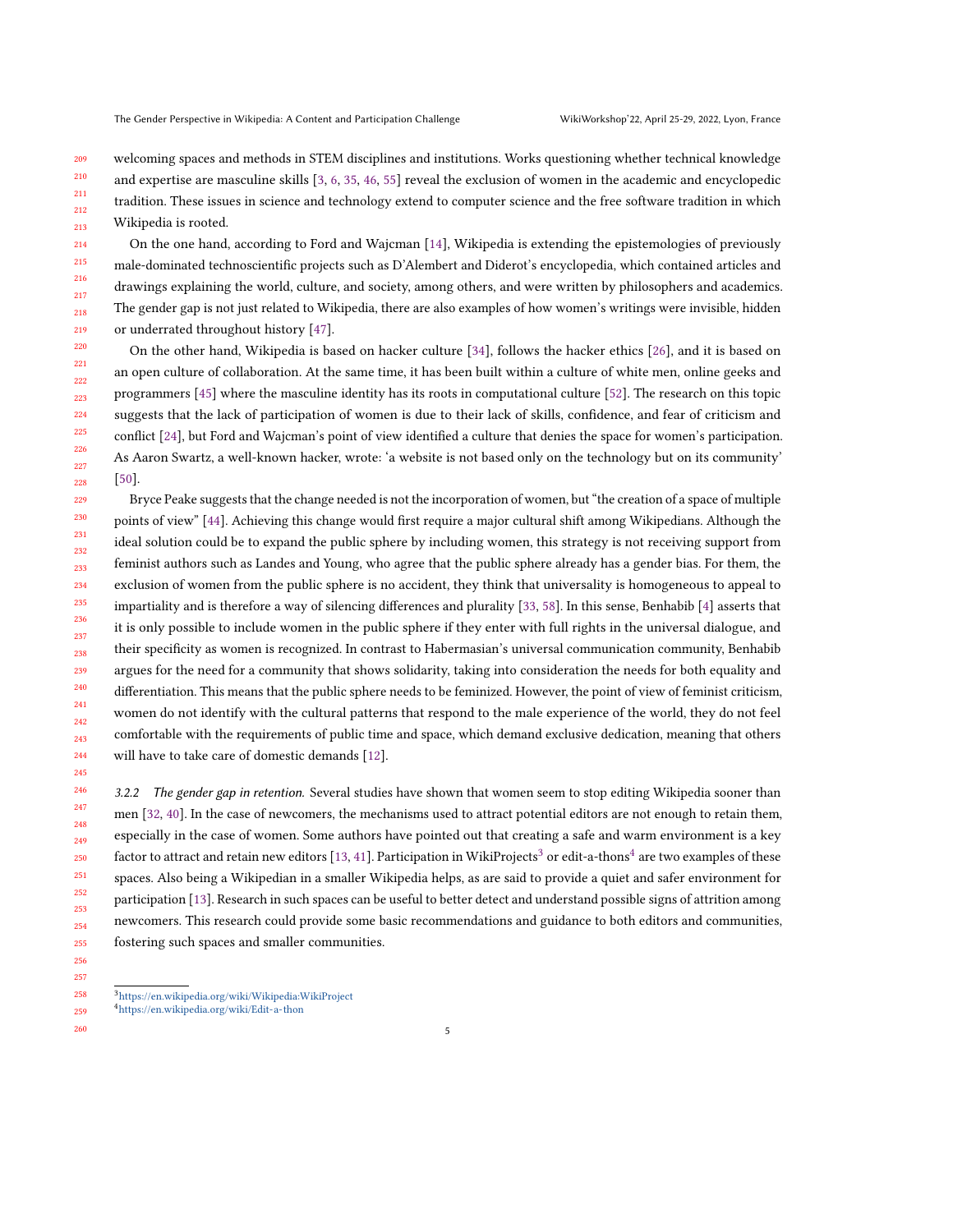#### 261 4 CONCLUSIONS

262 263 264 Adopting the gender perspective, both in content and participation, is crucial to ensure that Wikipedia reflects the true composition of society and eliminate stereotypes in one of the most used information/learning resources in the world.

265 266 267 268 269 270 In this sense, there is the need that women could effectively access, edit, and transform Wikipedia. To do so, on the one hand, we see the need for measuring their effective participation as well as to characterize their editing practices, observing the gender differences in content creation, modification, and participation in the discussion processes, among others. The assessment of editing practices can provide a set of different types of good and bad practices for the rest of the community that could contribute to the generation of a space of plurality and diversity once implemented.

271 272 273 274 275 276 277 Additionally, studying the grounds of the notability criteria, that serve as a basis to determine the value of articles through the analysis of their information sources, is critical for women's biographies. The absence of sources or citations in an article does not always indicate that a subject is not notable. This is the case for women's biographies, as they suffer an exclusion from mainstream media that makes it harder to provide the traditionally accepted sources. Alternative sources or new evidence for achieving the notability criteria should be suggested.

On the other hand, we foresee the need to deepen our knowledge on the retention of women editors, to be able to identify the critical points for dropping out and provide recommendations to foster their engagement. Using a gender-based perspective, this research could expand on previously examined concepts and theories, translating them into specific social actions. Collaboration between Wikipedian groups and projects, who share aspirations for reducing gender bias, with other entities such as libraries, schools, and universities, could provide fruitful opportunities for positive change.

# ACKNOWLEDGMENTS

This study is funded by the Plan Nacional I+D+I of the Ministry of Science and Innovation of Spain (Ref. PID2020- 116936RA-I00).

> 293 294

# **REFERENCES**

- <span id="page-5-5"></span>[1] Judd Antin, Raymond Yee, Coye Cheshire, and Oded Nov. 2011. Gender differences in Wikipedia editing. In Proceedings of the 7th international symposium on wikis and open collaboration (WikiSym '11). Association for Computing Machinery, New York, NY, USA, 11-14. [https://doi.org/10.](https://doi.org/10.1145/2038558.2038561) [1145/2038558.2038561](https://doi.org/10.1145/2038558.2038561)
- <span id="page-5-10"></span><span id="page-5-9"></span><span id="page-5-8"></span><span id="page-5-6"></span><span id="page-5-0"></span>295 296 [2] Hanna Arendt. 1992. The human condition. University of Chicago Press, Chicago, IL.
	- [3] Anne Marie Balsamo et al. 1996. Technologies of the gendered body: Reading cyborg women. Duke University Press.
	- [4] Seyla Benhabib. 1992. Situating the self: Gender, community, and postmodernism in contemporary ethics. Routledge, New York.
	- [5] Yochai Benkler. 2008. The wealth of networks. Yale university press, New Haven, CT. <https://doi.org/10.12987/9780300127232>
	- [6] Anne-Jorunn Berg and Merete Lie. 1995. Feminism and constructivism: Do artifacts have gender? Science, Technology, & Human Values 20, 3 (1995), 332–351.
	- [7] Pablo Beytía and Claudia Wagner. 2022. Visibility layers: A framework for facing the complexity of the gender gap in wikipedia content. [https://doi.org/10.31235/osf.io/5ndkm.](https://doi.org/10.31235/osf.io/5ndkm)
- <span id="page-5-7"></span><span id="page-5-4"></span><span id="page-5-3"></span>303 304 305 [8] Laura Black, Ted Welser, Jocely DeGroot, and Daniel Cosley. 2008. "Wikipedia is not a democracy": Deliberation and policy-making in an online community. In Annual meeting of the International Communication Association. International Communication Association, Montreal, Quebec, Canada, 1–50. <http://www.cs.cornell.edu/~danco/research/papers/democracy-black-ica2008.pdf>
	- [9] Peter Burke. 2012. A Social History of Knowledge, volume II: from the Encyclopedie to Wikipedia. Polity Press, Cambridge, UK.
	- [10] Manuel Castells. 2008. The New Public Sphere: Global Civil Society, Communication Networks, and Global Governance. The ANNALS of the American Academy of Political and Social Science 616, 1 (2008), 78–93. <https://doi.org/10.1177/0002716207311877>
- <span id="page-5-2"></span><span id="page-5-1"></span>308 309 [11] Anna Clua, Nuria Ferran-Ferrer, and Ludovic Terren. 2018. Youth impact on the public sphere in Press and Twitter: The dissolution of the Spanish Youth Council. Comunicar 55, 1 (2018), 49–55. <https://doi.org/10.3916/C55-2018-05>
- <span id="page-5-11"></span>310 311 [12] Jodi Dean. 2007. Feminism, Communicative Capitalism, and the Inadequacies of Radical Democracy. Palgrave Macmillan, London, UK, 226–245. [https://doi.org/10.1057/9780230592469\\_13](https://doi.org/10.1057/9780230592469_13)
- 312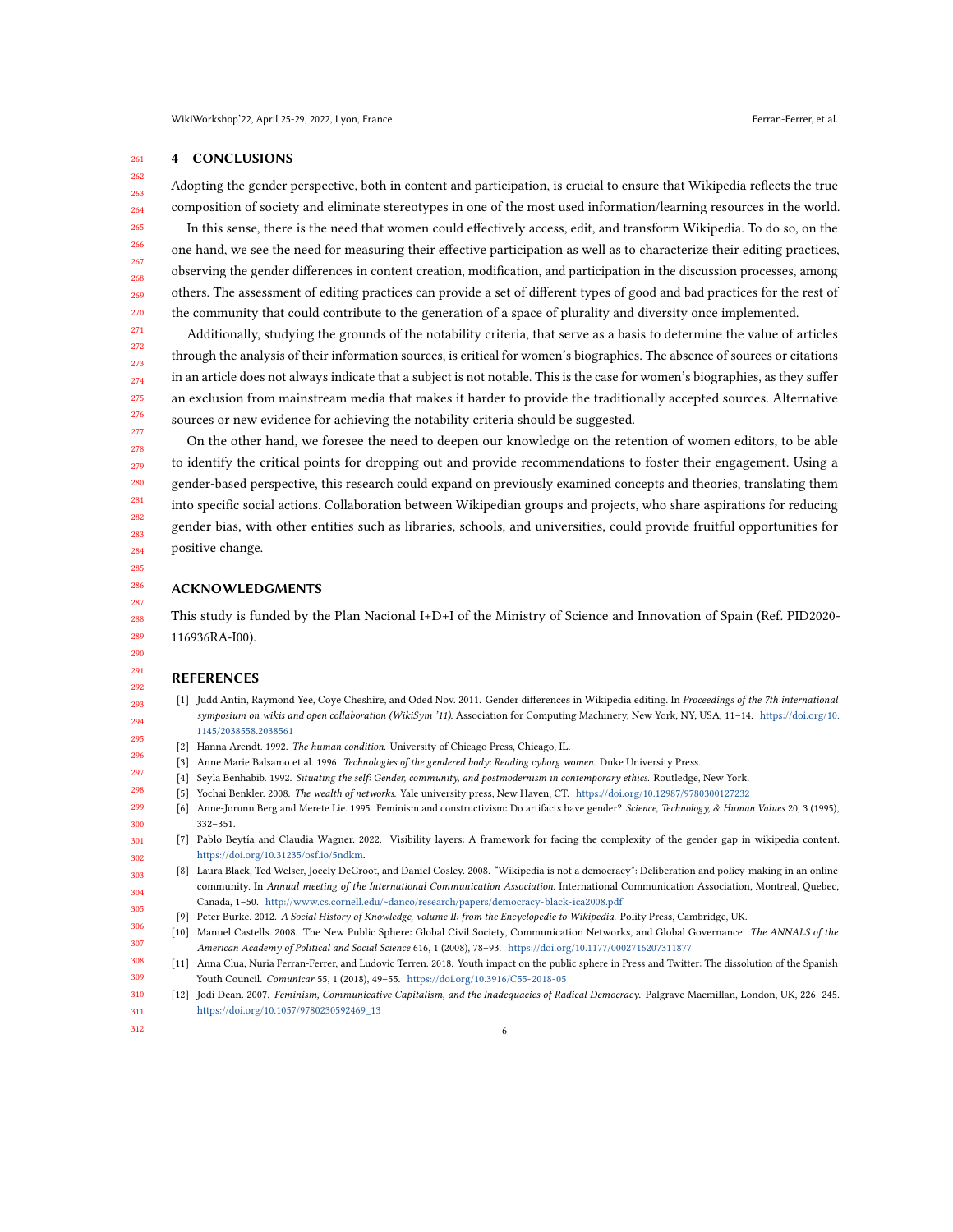<span id="page-6-31"></span>The Gender Perspective in Wikipedia: A Content and Participation Challenge WikiWorkshop'22, April 25-29, 2022, Lyon, France

<span id="page-6-9"></span><span id="page-6-8"></span>317

- 313 314 [13] Núria Ferran-Ferrer, Patricia Castellanos-Pineda, Julià Minguillón, and Julio Meneses. 2021. The gender gap on the spanish wikipedia: Listening to the voices of women editors. Profesional de la Informacion 30, 5 (2021), e300516. <https://doi.org/10.3145/epi.2021.sep.16>
- <span id="page-6-20"></span>315 316 [14] Heather Ford and Judy Wajcman. 2017. 'Anyone can edit', not everyone does: Wikipedia's infrastructure and the gender gap. Social Studies of Science 47, 4 (2017), 511–527. <https://doi.org/10.1177/0306312717692172>
	- [15] Wikimedia France. 2020. Gender Gap in Spanish Wikipedia. [https://denelezh.wmcloud.org/gender-gap/?project=eswiki/.](https://denelezh.wmcloud.org/gender-gap/?project=eswiki/)
- 318 [16] Sue Gardner. 2011. Nine reasons women don't edit Wikipedia (in their own words). [https://suegardner.org/2011/02/19/nine-reasons-why-women](https://suegardner.org/2011/02/19/nine-reasons-why-women-dont-edit-wikipedia-in-their-own-words/)[dont-edit-wikipedia-in-their-own-words/.](https://suegardner.org/2011/02/19/nine-reasons-why-women-dont-edit-wikipedia-in-their-own-words/)
- <span id="page-6-3"></span>319 320 [17] Maude Gauthier and Kim Sawchuk. 2017. Not notable enough: feminism and expertise in Wikipedia. Communication and critical/cultural studies 14, 4 (2017), 385–402. <https://doi.org/10.1080/14791420.2017.1386321>
- <span id="page-6-16"></span>321 [18] Thomas Gillian. 1992. A Position to Command Respect: Women and the Eleventh Britannica. [https://archive.org/details/positiontocomman0000thom.](https://archive.org/details/positiontocomman0000thom)
- <span id="page-6-17"></span>322 [19] Ruediger Glott, Philipp Schmidt, and Rishab Ghosh. 2010. Wikipedia survey–overview of results. , 1158–1178 pages.
- <span id="page-6-6"></span>323 324 [20] Alton Grizzle. 2012. Gender-sensitive indicators for media: Framework of indicators to gauge gender sensitivity in media operations and content. United Nations Educational, Scientific and Cultural Organization, Paris, France. <https://unesdoc.unesco.org/ark:/48223/pf0000217831>
- <span id="page-6-2"></span>325 [21] Jürgen Habermas. 1981. Theory of communicative action. Beacon Press, Boston, MA), Boston.
- <span id="page-6-22"></span>326 Jürgen Habermas, Sara Lennox, and Frank Lennox. 1974. The public sphere: An encyclopedia article. New German Critique 3 (1974), 49-55.
- <span id="page-6-0"></span>327 328 [23] Eszter Hargittai and Aaron Shaw. 2015. Mind the skills gap: the role of Internet know-how and gender in differentiated contributions to Wikipedia. Information, communication and society 18, 4 (2015), 424–442. <https://doi.org/10.1080/1369118X.2014.957711>
- <span id="page-6-28"></span>329 [24] Susan C Herring, Joseph Reagle, Justine Cassell, Terri Oda, Anna North, Jessamyn West, and Marina Ranga. 2011. Where are the women in Wikipedia. The New York Times (Feb 02) (2011). <https://www.nytimes.com/roomfordebate/2011/02/02/where-are-the-women-in-wikipedia>
- <span id="page-6-7"></span>330 331 [25] Benjamin Mako Hill and Aaron Shaw. 2013. The Wikipedia gender gap revisited: Characterizing survey response bias with propensity score estimation. PloS ONE 8, 6 (2013), e65782. <https://doi.org/10.1371/journal.pone.0065782>
- <span id="page-6-27"></span>332 [26] Pekka Himanen. 2002. The hacker ethic and the spirit of the information age. Random House Trade Paperbacks, New York, US.
- <span id="page-6-4"></span>333 334 [27] Marit Hinnosaar. 2019. Gender inequality in new media: Evidence from Wikipedia. Journal of economic behavior & organization 163 (2019), 262–276. <https://doi.org/10.1016/j.jebo.2019.04.020>
- <span id="page-6-1"></span>335 336 [28] Nina Hood and Allison Littlejohn. 2018. Hacking history: redressing gender inequities on Wikipedia through an editathon. International Review of Research in Open and Distributed Learning 19, 5 (2018).
- <span id="page-6-21"></span>337 [29] Dolores Juliano. 2017. Tomar la Palabra. Mujeres, discursos y silencios. Edicions Bellaterra, Bellaterra, Spain.
- <span id="page-6-14"></span>338 [30] Jenny Kleeman. 2015. The Wikipedia wars: does it matter if our biggest source of knowledge is written by men? [https://www.newstatesman.com/]( https://www.newstatesman.com/uncategorized/2015/05/wikipedia-has-colossal-problem-women-dont-edit-it) [uncategorized/2015/05/wikipedia-has-colossal-problem-women-dont-edit-it.]( https://www.newstatesman.com/uncategorized/2015/05/wikipedia-has-colossal-problem-women-dont-edit-it)
- <span id="page-6-13"></span>339 340 [31] Piotr Konieczny. 2016. Teaching with W ikipedia in a 21st-century classroom: Perceptions of Wikipedia and its educational benefits. Journal of the Association for Information Science and Technology 67, 7 (2016), 1523–1534. <https://doi.org/10.1002/asi.23616>
- <span id="page-6-12"></span>341 342 343 [32] Shyong (Tony) K Lam, Anuradha Uduwage, Zhenhua Dong, Shilad Sen, David R Musicant, Loren Terveen, and John Riedl. 2011. WP: clubhouse? An exploration of Wikipedia's gender imbalance. In Proceedings of the 7th international symposium on Wikis and open collaboration. ACM Press, Mountain View, CA, US, 1–10. <https://doi.org/10.1145/2038558.2038560>
- <span id="page-6-30"></span>344 345 [33] Joan B Landes. 1992. Jürgen Habermas, the structural transformation of the public sphere: A feminist inquiry. Praxis International 12, 1 (1992), 106–127.
- <span id="page-6-26"></span>346 [34] Andrew Lih. 2009. The Wikipedia revolution: How a bunch of nobodies created the world's greatest encyclopedia. Hachette Books, Paris, France.
- <span id="page-6-25"></span>347 [35] J Scott Long and Mary Frank Fox. 1995. Scientific careers: Universalism and particularism. Annual review of sociology 21, 1 (1995), 45–71.
- <span id="page-6-10"></span><span id="page-6-5"></span>348 [36] Sarah Macharia. 2020. Global Media Monitoring Project (GMMP). Wiley Online Library, 1–6. <https://doi.org/10.1002/9781119429128.iegmc074>
- 349 350 [37] Paolo Massa and Asta Zelenkauskaite. 2014. Global wikipedia: International and cross-cultural issues in online collaboration. Vol. 85. Rowman & Littlefield, Marykand, US, Chapter Gender Gap in Wikipedia, 49–68.
- <span id="page-6-11"></span>351 [38] M Pilar Matud, Inmaculada Espinosa, and Carmen Rodríguez Wangüemert. 2021. Women and men portrayal on television news: a study of Spanish television newscast. Feminist Media Studies 21, 2 (2021), 298–314. <https://doi.org/10.1080/14680777.2019.1681489>
- <span id="page-6-18"></span>352 353 [39] Julià Minguillón, Eduard Aibar, Maura Lerga, Josep Lladós, and Antoni Meseguer-Artola. 2018. Wikipedia in academia as a teaching tool: from averse to proactive faculty profiles. <https://doi.org/10.48550/ARXIV.1801.07138>
- <span id="page-6-19"></span>354 355 [40] Julià Minguillón, Julio Meneses, Eduard Aibar, Núria Ferran-Ferrer, and Sergi Fàbregues. 2021. Exploring the gender gap in the Spanish Wikipedia: Differences in engagement and editing practices. PLoS ONE 16, 2 (2021). <https://doi.org/10.1371/journal.pone.0246702>
- <span id="page-6-32"></span>356 357 358 [41] Jonathan T. Morgan, Siko Bouterse, Sara Stierch, and Heather Walls. 2013. Tea & sympathy: Crafting positive new user experiences on wikipedia. In Proceedings of the ACM Conference on Computer Supported Cooperative Work, CSCW. ACM, New York, US, 839–848. [https://doi.org/10.1145/2441776.](https://doi.org/10.1145/2441776.2441871) [2441871](https://doi.org/10.1145/2441776.2441871)
- <span id="page-6-24"></span><span id="page-6-23"></span>359 [42] Chantal Mouffe. 2000. The democratic paradox. Verso, London, UK.
	- [43] Carol Pateman. 1988. The sexual contract. Cambridge: Polity Press, Cambridge, UK.
- <span id="page-6-29"></span>360 361 [44] Bryce Peake. 2015. WP: THREATENING2MEN: Misogynist Infopolitics and the Hegemony of the Asshole Consensus on English Wikipedia. Journal of gender, new media and technology 7 (2015). <https://adanewmedia.org/2015/04/issue7-peake/>
- <span id="page-6-15"></span>362 363 [45] Joseph Reagle and Lauren Rhue. 2011. Gender bias in Wikipedia and Britannica. [https://ijoc.org/index.php/ijoc/article/view/777.](https://ijoc.org/index.php/ijoc/article/view/777) International Journal of Communication 5 (2011), 1138–1158.